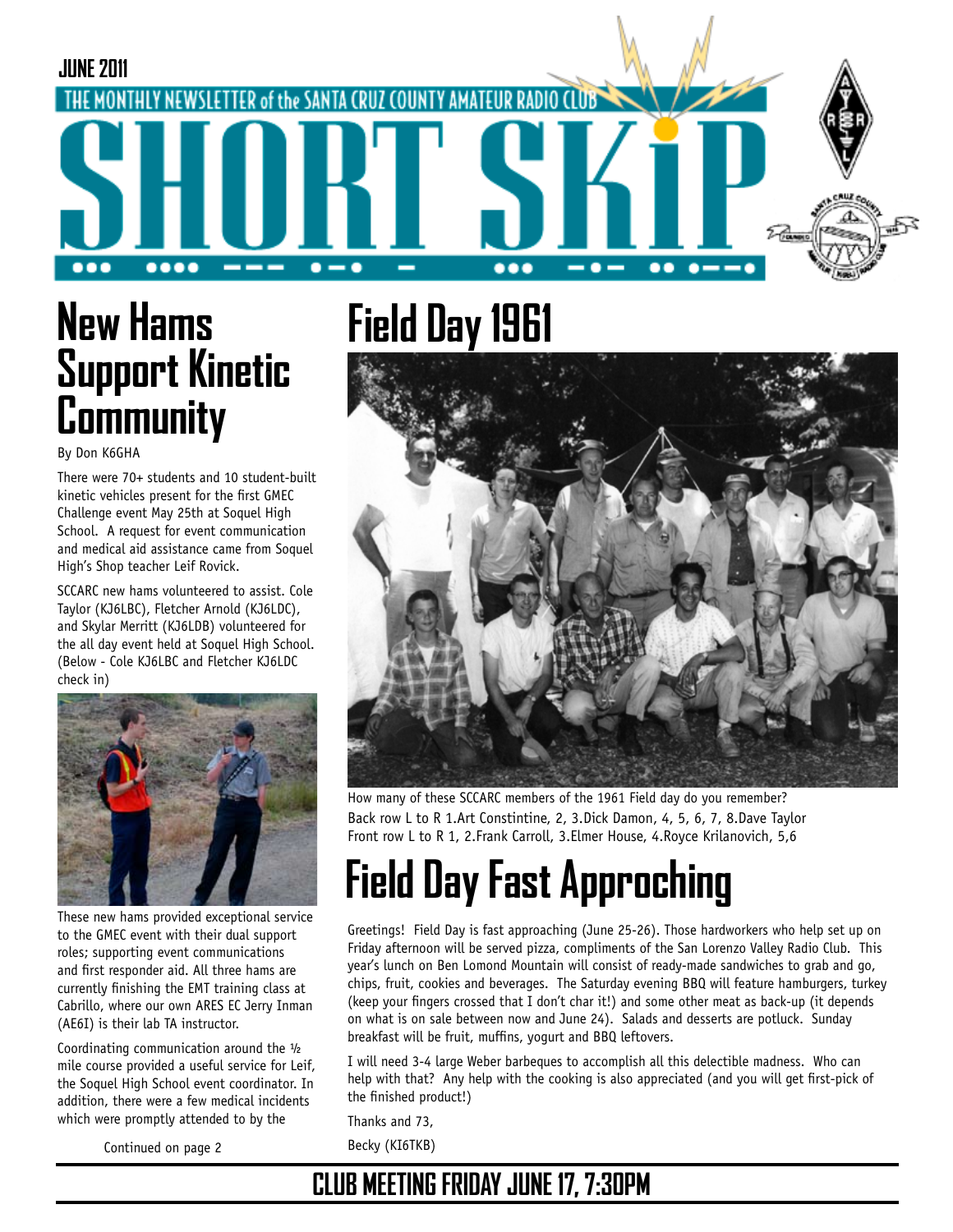

Saturday before going to CAKE at the Abby, I put together a list of possible interests. I started with everything I am interested in (I have wide interests) and then noticed on my other computer screen was the menu for eHam forums, so I added the ones I hadn't covered. A quick 10 minutes later I printed the list and took it to CAKE. I asked for a simple hash mark at any area of interest from the attendees, with little explanation except a mark for "interest". I didn't fill out the survey, but just add one to every category. A few surprises for me...........

General Knowledge. A little surprising at 5 points, behind a couple of others, and probably not well described. I think this should have been 18.

Operating. Again, 5 points, and probably too general.

Antenna Selection. Another 5 pointer, and probably should have been more due to the heavy discussion at almost every CAKE meeting.

Antenna Building. Another 5 pointer, and there were at least 5 with homebrew antennas.

Radio Selection and "hidden options". Only 2 points on this one, and maybe CAKE isn't the prime venue for this type of discussion.

Mod's and Repairs of Radios. Another 5 pointer, and would have been good if these would have been separate categories.

Measurements and Evaluation (Radio)1 point (Antennas) 2 points (Audio) 1 point. Since these are my interests, and have been frequent CAKE discussions, I expected higher.

Modeling; (Antennas) 4 points (Circuits) 2 points. I'm happy to report these are a bit higher than I expected!

Amplifier Building (General) 2 points (QRO)0 points (VHF) 0 points. It looks like I'm alone in the VHF Kilowatt amp interest group.

Transmitter Building. 3 points. From the projects seen at CAKE, the QRP and Softrock projects keep this and the Transceiver Building alive.

Transceiver Building. 3 points.

Test Equipment and Building Test Equipment. 1 point. Not too much of a surprise after the low rating of the "Measurements and Evaluations" category.

Station Building (Operating) 3 points (Contesting) 2 points (DX) 3 points This is about what I expected.

HF (CW) (SSB) (PSK) (RTTY) (FM) (JT65) (WSPR) (Packet) (Other) There are 5 each for CW, SSB, and PSK, and 1 each for JT65 and

WSPR. A surprise of 3 points for HF packet may be due to the survey clarity. Cap wrote in Winmor, and is a mode I will investigate.

(160)(80)(40)(30)(20) (17)(15)(12)(10)(6?) Band distribution was fairly even, as expected, peaking at 40M and 20M. No reported interest in 30M.

VHF + (CW) (SSB) (PSK) (RTTY) (FM)(JT65) (WSPR)(Packet)(Other) Light interest in VHF modes of SSB and PSK, with more than expected Packet, possibly due to APRS.

(6M)(2M)(220Mhz.)(430 MHz.)(900MHz.)(23 cm.)(13 cm.)(Above 13 cm.) Light interest in 6M and 2M, with NO reported interest for the higher bands. This probably explains why I only make VHF/UHF SSB contacts during contests, although location doesn't help.

QRP (Low Power) ("Transceiver" power levels) (QRO) QRP won over QRO 2 to 1.

Contesting. Seems only one contester at the table today, not counting me.

ARES Another 5 pointer.

DX Another 5 pointer and a little higher than I expected from this particular group.

Nets No points for nets, however almost half check in to the weekly 10M net.

Rag Chewing The runner-up for the high score, and practiced at every CAKE!

Digital and computer Modes The surprise top score at 7 points, indicating the group is technical minded, and looking towards the future.

Software Design or Implementation. This one scored 2 points, and even I don't know what I thought it meant.

Boat Anchors and Restoration, including test equipment. The 3 points for Boat anchors surprised me a bit, as I didn't realize any of the group had the interest.

General Homebrew Too vague, but got 1 point from someone that thought they knew what it meant.

Mobile operation (HF) 2 points (VHF) 3 points. I expected a bit higher for the VHF, but maybe the repeater coverage is good enough that most are using handhelds, or from the earlier scores, the group today just wasn't that much into VHF.

Repeaters The 5 points for repeaters fit the group at the table, and is probably a key interest to many in the club.

Remote Operation No reported interest, and probably matches ratio of remote users of the club station.

Satellites Another big surprise of 6 points, several operate the satellite modes, and can offer advice to new users.

D-Star was added as a write-in, and got 3 points. Out of a group of 18 that is good interest.

Another write-in was "Shack Visits", an activity that has been discussed but never taken off. This has been proposed as either after CAKE or on the alternate Saturday.

CAKE Attendees (The usual suspects) noted:

| Art WF6P     | Chris KG6D0Z  |
|--------------|---------------|
| Jeff AE6KS   | Dallas K6KEB  |
| Larry WB6MVK | Reed N1WC     |
| Jeff W6NA    | Oliver KJ6LDD |
| Jean KI6DXX  | Don K6GHA     |
| Dave KG6IRW  | Frank K6BDK   |
| Lou KJ6CAI   | Tom KW6S      |
| Kerry K3RRY  | Rich W1WUH    |
| David WS2I   | Cap KE6AFE    |
| —Tom KW6S    |               |

#### **Kinetic continued**



EMT's in the team. In one case, a call for "all EMT's" was placed via radio. Within seconds they arrived at the location of the accident and administered aid to the people involved.

The event was classified by Leif as a "great success" in a large part due to the communication and aid services provides by these new hams. Thank you Skylar, Fletcher, and Cole for volunteering your service, representing Ham Radio, and providing EMT medical assistance for this local community event.

#### **Treasurer's Report**

The April 30, 2011 Treasurer's Report presented to the Board of Directors showed that the SCCARC treasury had \$4,134.34 in cash and bank accounts (total less encumbrances: \$3,498.51). At that time all financial obligations for which invoices had been received had been met, including the annual equipment insurance premium. The full Report, incorporating the current working budget as well as actual and projected income and expenditure figures for the full calendar year, will be available for review at the June 17 Club meeting.

## **WELCOME NEW MEMBERS!**

The following members joined us during May 2011:

Bill Henley N6RHF

Duane Titus KC7AEM

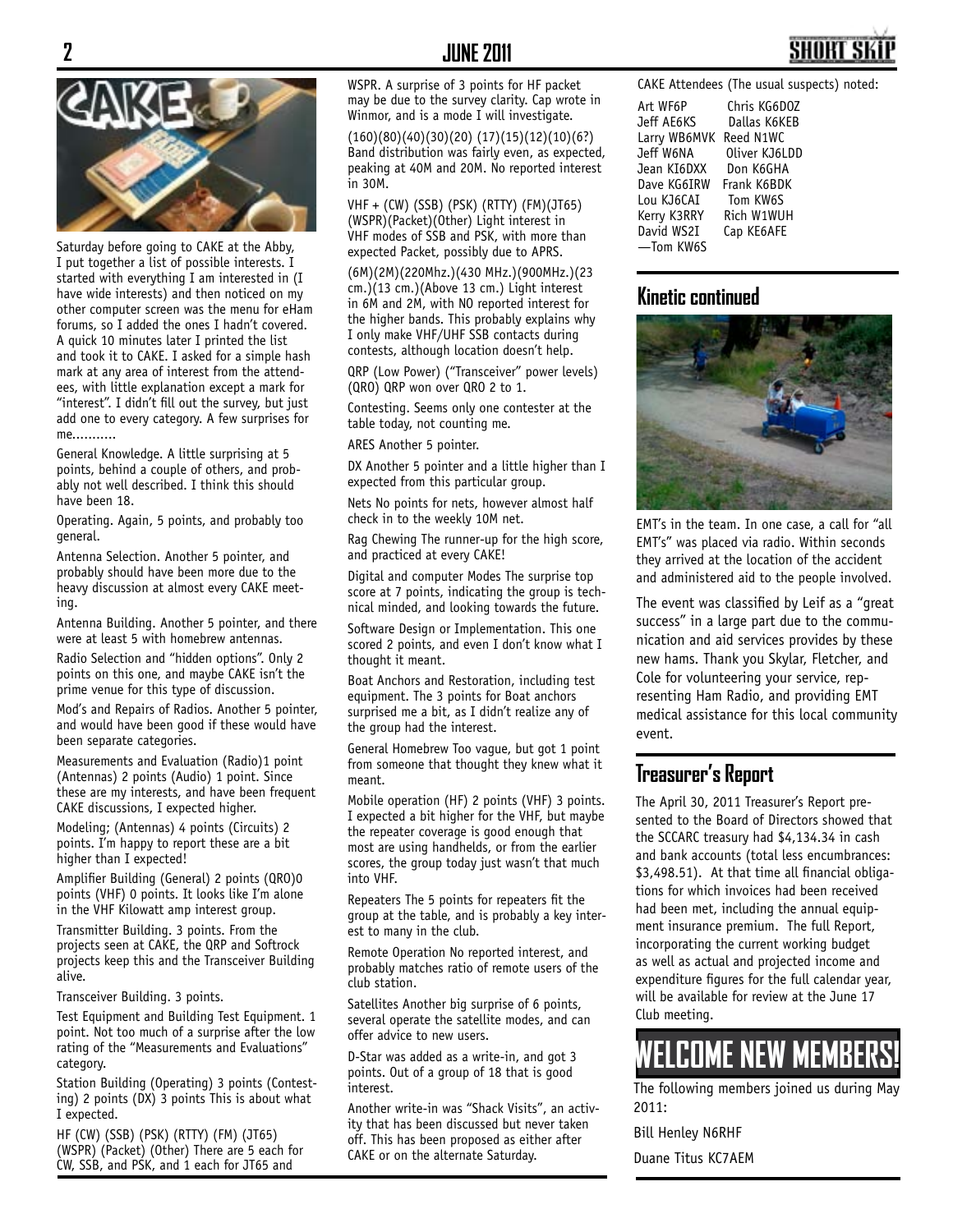## HORT SKI



I received a nice package in the mail yesterday from our long-time club member Pat Henry, WA6PKM. He now lives in Gold Beach, Oregon. Knowing of my interest in WW II History, he sent me clippings of the Japanese bombing of Oregon. Now it is in an autographed copy of the book, Bombs Over Brookings, by William McCash. (Maverick Publications, Bend Oregon. 3rd edition, 2009). I am anxious to read the book but in a quick scanning, did not determine if the float type aircraft (referred to as a Glen) was launched by rails on the submarine or made a water takeoff. It had been carried in a special hangar on the main deck, taken out and reassembled for flight. The intent of the attack was to create forest fires and disrupt wood production. Although a couple of the bombs exploded, little damage was done. Wet foliage did not ignite easily, as hoped.

It is always a shock to see the name of someone you worked closely with appear on the Obituary page of your local newspaper. Such was the case on May 17th when KB6EXB Clive Ridpath's name came up. Clive was a very active club member in the 1980s and 90s, and especially as a strong member of ARES under the direction of Rich Hanset, KI6EH. Clive always had a smile and a good word for everyone and was well prepared for emergency communications. He was a Royal Air Force pilot in WW II flying DC-3 type cargo aircraft. He once told me of his adventures flying radio gear, guns, ammunition and saboteurs into France. Under utmost secrecy, he went in at night, landing in unprepared airstrips or pastures. He would fly back to England with Allied pilots smuggled out by the French underground. As a Navy flight mechanic, I have hundreds of flight hours in Navy R4D (DC-3) aircraft and only landed on prepared runways – and those landings were difficult enough in daylight. I couldn't imagine doing what Clive did – nor the punishment if he crashed or was captured. He said it was scary, even to him.

Read a very interesting book loaned me by my pal Leon Fletcher, AA6ZG. Christopher Buckley's well-written Steaming To Bamboola,

#### **JUNE 2011 3**

held my interest. The story took place aboard a former Liberty ship turned tramp steamer. The radioman operated Morse code mostly, was described this way: "Sparks had been at sea since he was seventeen. With his white hair, sunken chest, spindly arms, thick, blackrimmed glasses and white T-shirt, he was like some kind of wireless jockey hunched over his transmitter. He was good, the kind of man who'd stay on the key until the ship went down. Radiotelegraphy had changed considerably since he had shipped out with the navy forty-two years ago. Now a thick book listed the right acronyms for everything. In real emergencies, the old ones –SOS, CQD –were still used but in situations like this there were procedures. Sparks finally said, "SITCASREP. Hell, the directions are a page long."

Our May club meeting was fun and gave everyone a chance to rag chew as well as to buy a raffle ticket or two for a chance on various donated artifacts. Our President, Bruce, AC6DN, was out of town so David, WS2I, club secretary, took over for him. Dave ran the raffle, circulating around the room with the well-worn raffle ticket box, having members draw tickets. Kathleen KI6AIE, Treasurer, did her usual good work with the finances.



Dear OM Lee,

Having just read your article in the May Short Skip, I am reminded of another event similar to one you mentioned.

In the late 1950 s my partner and I opened a TV repair shop on Soquel Ave. For that first Christmas I put a small artificial tree in the display window, with a string of NE2 lamps operated by a battery, and using R-C combinations to control the timing of the neon flashes. The fairly large capacitors were disguised with aluminum foil.

After the first of the year, that was all taken down, and the battery placed on a shop shelf with other batteries.

We had a pleasant young man helping us, who claimed he could test batteries by licking them. I warned him not to do that, but he persisted. When he picked up the longest battery, I yelled, "Stop Gene! Not that one!" Too late. The 90 volt battery hit the back wall, and Gene hit the front wall. After he regained what was left of his composure, he said he had seen a bright flash. A lesson learned the hard way.

Thanks to you and the rest of the SCCRC membership for all the good things you do.

—73 Gino Campioni WA7NUH ex WA6LCK

#### **Clive Ridpath KB6EXB SK**

Clive Ridpath passed away peacefully surrounded by family on April 30, 2011 at the age of 87.

Born on January 11, 1924 in London, England, Clive embarked on his adult life by graduating high school at age 16. Driven by the European war efforts in 1937, Clive went to work driving ambulance rescue vehicles in his home town while attending the Air Training Corps School Squadron. Inducted into the Royal Air Force in early 1941, Clive was sent to Canada for combat flight training near the end of 1941.

With training completed, Clive returned to England and continued the war effort as a pilot in the Royal Air Force flying a C-47 Dakota in the Northern Europe and Indian theaters. Clive was very proud of his participation in the Battle at Arnhem, the Battle of the ""Bulge"" and his efforts returning P.O.W's home to England at the conclusion of the war.

After the war, he returned to England and attended college. Clive completed his post graduate work to achieve a degree in engineering. Clive worked for various aerospace companies in England, Canada, and California, including 30 years of employment with Lockheed in Sunnyvale and Santa Cruz until his retirement in 1998.

Clive enjoyed dancing, with his true love being ballroom and swing. His other interests included ""Ham"" radio and communications. Clive had been a member of the Coast Guard Auxiliary and volunteered for the Red Cross.

Clive is survived by his children, Simone Young of Santa Cruz, Derek Ridpath of Santa Cruz and Carol Ridpath, his grandchildren Heather, Kristen, Brian, Sylvia and Savanna and his only great-grandchild Kael.

A private memorial service is planned with family members.

In lieu of flowers, the family requests memorial donations be made to the Santa Cruz County Red Cross, 2960 Soquel Avenue, Santa Cruz.

Published in Santa Cruz Sentinel on May 16, 2011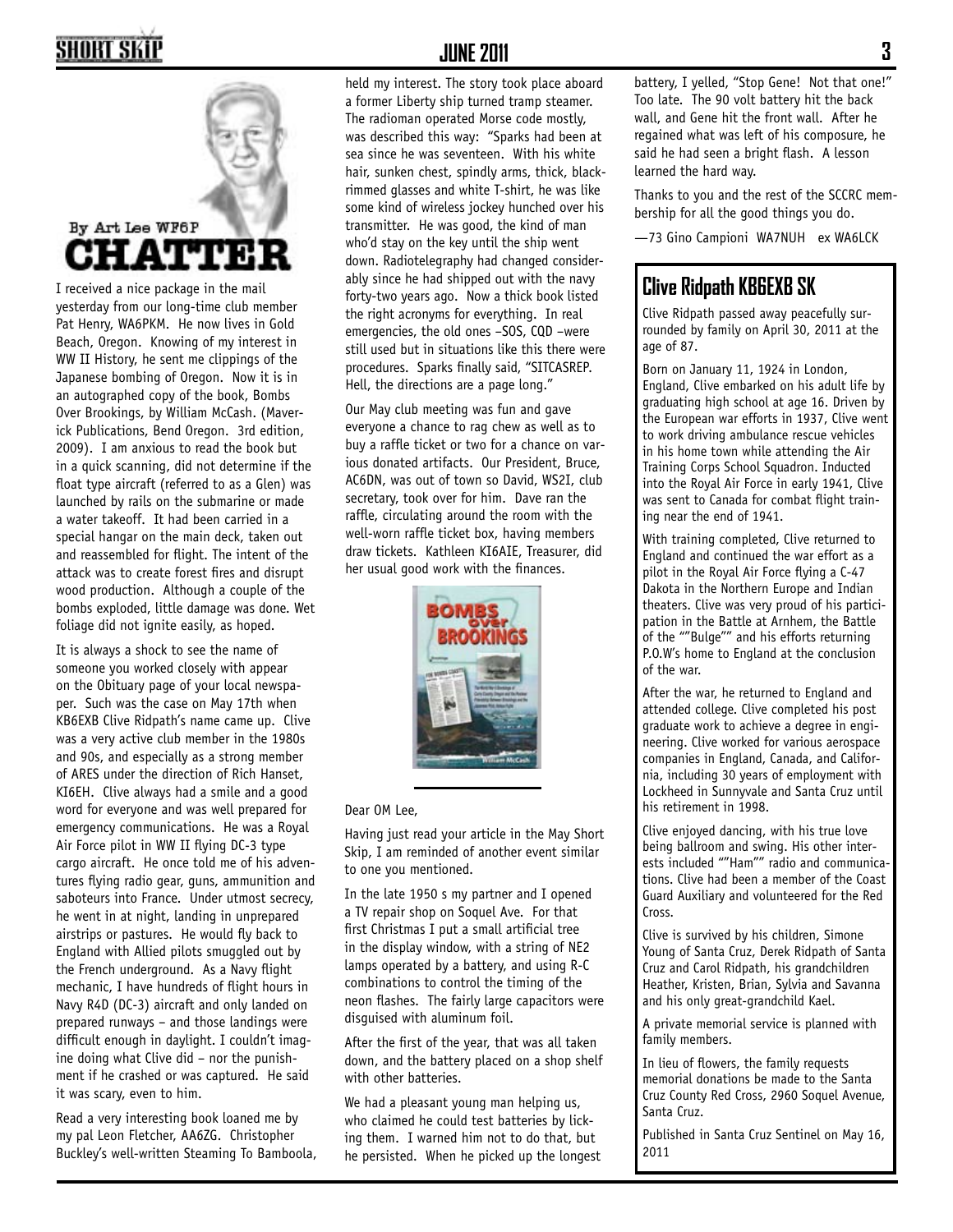## **SHORT SKIP**

### **JUNE 2011 4**

#### **SCCARC Board - 2011**

| President<br><b>Vice President</b> | <b>Bruce Hawkins</b><br><b>Brandon Bealer</b> | AC6DN<br><b>KJ6DKK</b> | 689-9923 |
|------------------------------------|-----------------------------------------------|------------------------|----------|
| Secretary                          | David Copp                                    | WS2I                   | 708-2206 |
| Treasurer                          | Kathleen McQuilling                           | KI6AIE                 | 476-6303 |
| Board                              | <b>Christopher Angelos</b>                    | KG6DOZ                 | 688-3562 |
|                                    | Mike Doern                                    | KM6IKE                 | 477-1161 |
|                                    | <b>Rich Olsen</b>                             | W1WUH                  | 464-7474 |
|                                    | Cap Pennell                                   | KE6AFE                 | 429-1290 |
|                                    | Doug Burklo                                   | <del>KI6ZIB</del>      |          |
| <b>K6BJ Trustee</b>                | Allen Fugelseth                               | <b>WB6RWU</b>          | 475-8846 |

#### **MONTEREY BAY REPEATER ACTIVITY**

| Santa Cruz<br>County                                                        | K6BJ 146.790- PL 94.8 Santa Cruz (linked to KI6EH)<br>KI6EH 147.945- PL 94.8 Watsonville (linked to K6BJ)<br>K6BJ 440.925+ PL 123.0 Santa Cruz (not linked)<br>· SCCARC Net Monday 7:30 PM 146.79- /147.945- /147.180+ linked<br>• SCCARC 10 Meter Net Monday 7:00 PM 28.308 MHz USB |  |  |  |
|-----------------------------------------------------------------------------|--------------------------------------------------------------------------------------------------------------------------------------------------------------------------------------------------------------------------------------------------------------------------------------|--|--|--|
| <b>ARES Net</b>                                                             | SC County Wide ARES Tuesday 7:30 PM on 147.180+ PL 94.8<br>and 443.600+ PL 110.9 linked                                                                                                                                                                                              |  |  |  |
| San Lorenzo<br>Valley                                                       | WR6AOK 147.120+ PL 94.8 Ben Lomond<br>• SLV Net Thursday 7:30 PM                                                                                                                                                                                                                     |  |  |  |
| Loma Prieta                                                                 | AB6VS 440.550+ / AE6KE 146.835- PL 94.8 (linked for net)<br>• LP ARES / LPARC Net Tuesday 7:15 PM                                                                                                                                                                                    |  |  |  |
| Monterey                                                                    | K6LY 146.97- PL 94.8 / 444.700+ PL123 (linked for net) Monterey<br>• Monterey Co. ARES Net Wednesday 7:30 PM K6LY 146.970- (PL                                                                                                                                                       |  |  |  |
| 94.8                                                                        |                                                                                                                                                                                                                                                                                      |  |  |  |
|                                                                             | • NPSARC Net Wednesday at 8 PM on K6LY/R                                                                                                                                                                                                                                             |  |  |  |
| <b>LPRC</b>                                                                 | WR6ABD 146.640- PL 162.2 / 442.900+ PL 162.2 (winsystem.org)                                                                                                                                                                                                                         |  |  |  |
|                                                                             | • LPRC Net Tuesday 8:00 PM 146.640-(PL 162.2)                                                                                                                                                                                                                                        |  |  |  |
|                                                                             | • Amateur Radio Newsline broadcast Tuesday                                                                                                                                                                                                                                           |  |  |  |
| • Santa Clara Valley Section Traffic NET Tuesday 9:00PM 146.640- (PL 162.2) |                                                                                                                                                                                                                                                                                      |  |  |  |
| FOR MORE INFO SEE: http://www.k6bj.org/freq.html                            |                                                                                                                                                                                                                                                                                      |  |  |  |

## **FEMA Admin Praises Hams Rocky Mountain High Rocky Mountain High**

#### By Dan Romanchik, KB6NU

At the Earthquake Communications Preparedness Forum, held on Tuesday, May 3, 2011 in Washington, DC, FEMA Administrator, Craig Fugate, had some kind words to say about ham radio. He noted that ham radio really is valuable "when all else fails."

The Web page describing the conference <http://www.fcc.gov/event/earthquakecommunications-preparedness-forum> has a video of all the talks given at the conference. Fugate's remarks begin at the 18:45 mark . His remarks about amateur radio start at

about 29:20.

I think it's great that the head of FEMA thinks so highly of hams. Before you get all excited about this, though, listen to all of Fugate's comments. He has some interesting comments about all of the different ways that responders gather information and provide information to the public in an emergency. I think listening to all of the remarks will help give those of you who are involved with emergency communications more of an overall perspective, and may even help you evolve our role into something that's more useful in the future.

At one point, for example, Fugate held up a cell phone and told the audience to think of this device as both a data point and a sensor. Folks with cell phones can help emergency responders by sending video and audio of the situation, preparing the responders for what to expect when they do arrive. I don't know how many ARES/RACES groups have incorporated video into their emcomm plans, but it sounds like it should be.

Also important, says Fugate, is a solid knowledge of communities, local geography, and place names. I'm not sure if that's normally a part of emcomm training, but it sounds like it should be.

I'll be the first to admit that I'm not an emergency communications geek, so perhaps I'm talking through my hat. It seems to me, however, that it's important to listen to what guys like Fugate are saying and work with them to make amateur radio even more relevant and useful in emergency situations.

### **SCCARC Calendar of Events**

| ARES Meeting (prior to club meeting) | Friday   | <b>Jun 17</b> |
|--------------------------------------|----------|---------------|
| <b>SCCARC Meeting</b>                | Friday   | <b>Jun 17</b> |
| Cake Meetings                        | Sat      | <b>Jun 11</b> |
| <b>Board Meeting</b>                 | Thursday | <b>Jun 23</b> |
| <b>Field Dav</b>                     | Sat-Sun  | Jun 25-26     |
| Short Skip articles due              | Mon      | Jul 4         |
| <b>SCCARC Meeting</b>                | Friday   | <b>Jul 15</b> |
|                                      |          |               |

#### **MONTHLY MEETINGS.**

The SCCARC Meets at 7:30 PM, on the THIRD FRIDAY of the each month (except December). Meetings are at Dominican Hospital, Education Center, 1555 Soquel Drive, Santa Cruz.

Short Skip is published 12 times per year. Free to members. Santa Cruz County Amateur Radio Club, Inc. Post Office Box 238, Santa Cruz, CA 95061 Editor: Ron Baldwin, k6ext.santacruz@gmail.com Columnist: Art Lee, WF6P Writer: Ron Skelton, W6WO

# **Radio Rescue**

Following a recent news story, a few people have asked me to provide a few more details, so rather than tie up the bandwidth, here goes.

My son Ian called me recently after completing a flight as pilot of a twin turboprop Beechcraft 1900D loaded with passengers, from Denver to Farmington, New Mexico. "Hey Dad, I have a cool story to tell you, it's kind of crazy, just like in a movie." He makes several of these commuter flights every day when he's on duty as a pilot for Great Lakes Airlines. This one was a little different however, and he was excited about the day's events as he told me about it. In fact you may have read about it in the paper or heard it on the news, but Ian's name wasn't mentioned as the airline pilot in the story as released by the FAA on May 27th.

A small plane flying at 17000 feet, over the Rocky mountains had caught caught his attention because the pilot wasn't making sense and seemed to be suffering from lack of oxygen. The air traffic controller also recognized this and asked if he wanted a lower